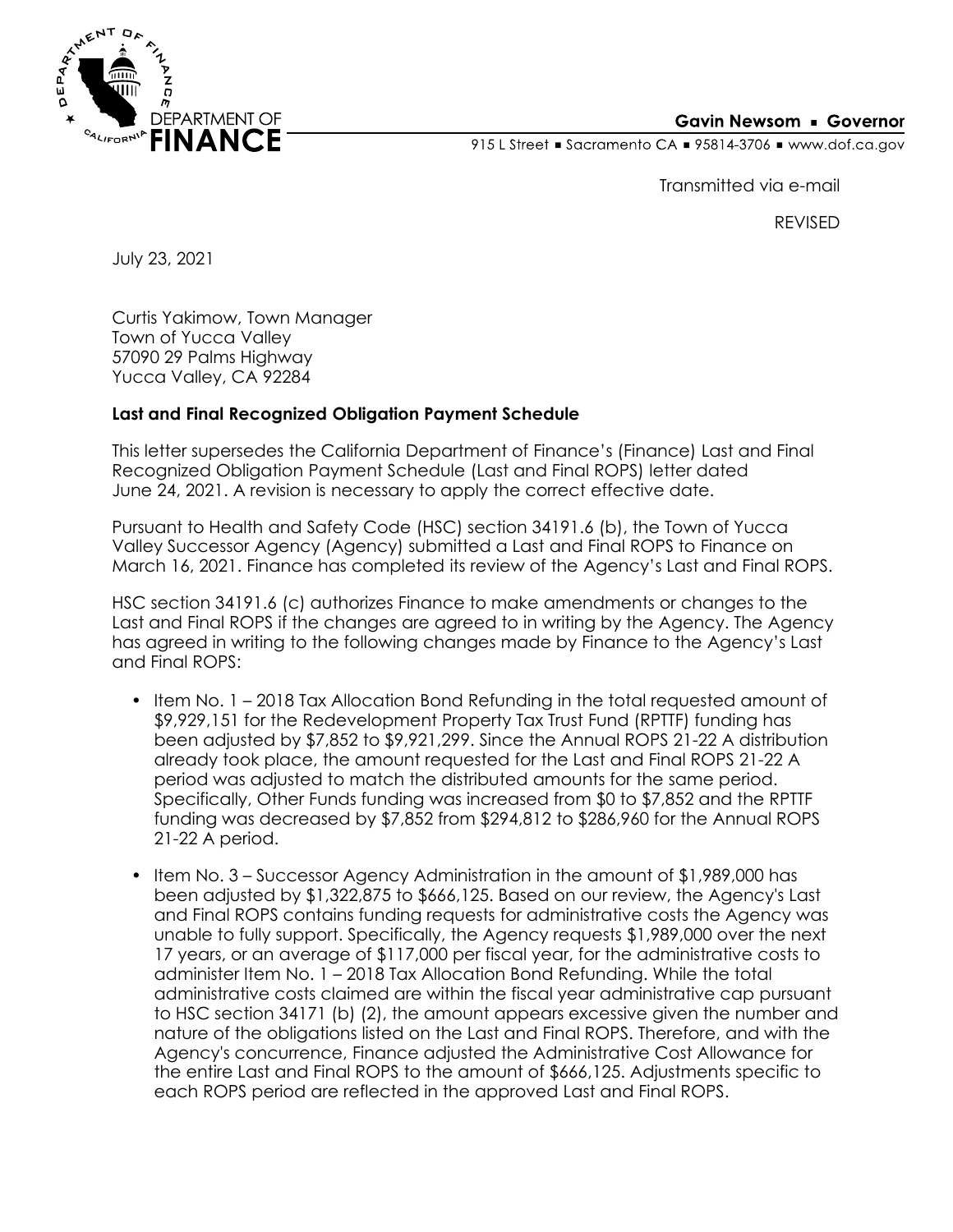Curtis Yakimow July 23, 2021 Page 2

> In addition, since the Annual ROPS 21-22 A distribution already took place, the administrative costs requested for the Last and Final ROPS 21-22 A period were adjusted to match the distributed amount for the Annual ROPS 21-22 A period. Specifically, the requested \$58,500 was increased by \$26,000 to \$84,500.

Finance is approving the Agency's Last and Final ROPS with the above amendments and changes. These changes are reflected in the approved Last and Final ROPS.

The Agency's maximum approved RPTTF distribution for the Last and Final ROPS is \$10,587,424, as summarized in the Approved RPTTF Distribution table (see Attachment).

Please refer to the approved Last and Final ROPS schedule used to calculate the total RPTTF approved for distribution:

## <http://www.dof.ca.gov/Programs/Redevelopment/ROPS/>

Any agreed upon amendments or changes are reflected in the approved Last and Final ROPS posted on the above website.

This is Finance's determination related to the enforceable obligations reported on the Last and Final ROPS. HSC section 34191.6 (c) (2) allows agencies to submit no more than two requests to amend the approved Last and Final ROPS.

ROPS distributions will occur twice annually, one distribution for the July 1 through December 31 (ROPS A period), and one distribution for the January 1 through June 30 (ROPS B period). The Agency will receive RPTTF distributions up to the maximum approved amount on the Last and Final ROPS.

The Agency shall not expend more than the amount approved for each enforceable obligation listed and approved on the Last and Final ROPS. All unspent RPTTF received for enforceable obligations by the Agency should be retained for distribution to the affected taxing entities pursuant to HSC section 34191.6 (d) (2) (G). Further, any revenues, interest, and earnings of the Agency not authorized for use pursuant to the approved Last and Final ROPS shall be remitted to the County Auditor-Controller (CAC) pursuant to HSC section 34191.6 (c) (3). Pursuant to HSC section 34187 (e), once an agency has retired or paid off all enforceable obligations and all real property has been disposed, the Agency is required to dispose all remaining assets and remit any proceeds to the CAC for distribution to the affected taxing entities.

The amount available from the RPTTF is the same as the amount of property tax increment available prior to the enactment of the redevelopment dissolution statutes. Therefore, as a practical matter, the ability to fund the items on the Last and Final ROPS with property tax is limited to the amount of funding available to the Agency in the RPTTF. However, HSC section 34191.6 (c) (5) provides mechanisms for the Agency to pay enforceable obligations if insufficient RPTTF is available on an approved Last and Final ROPS.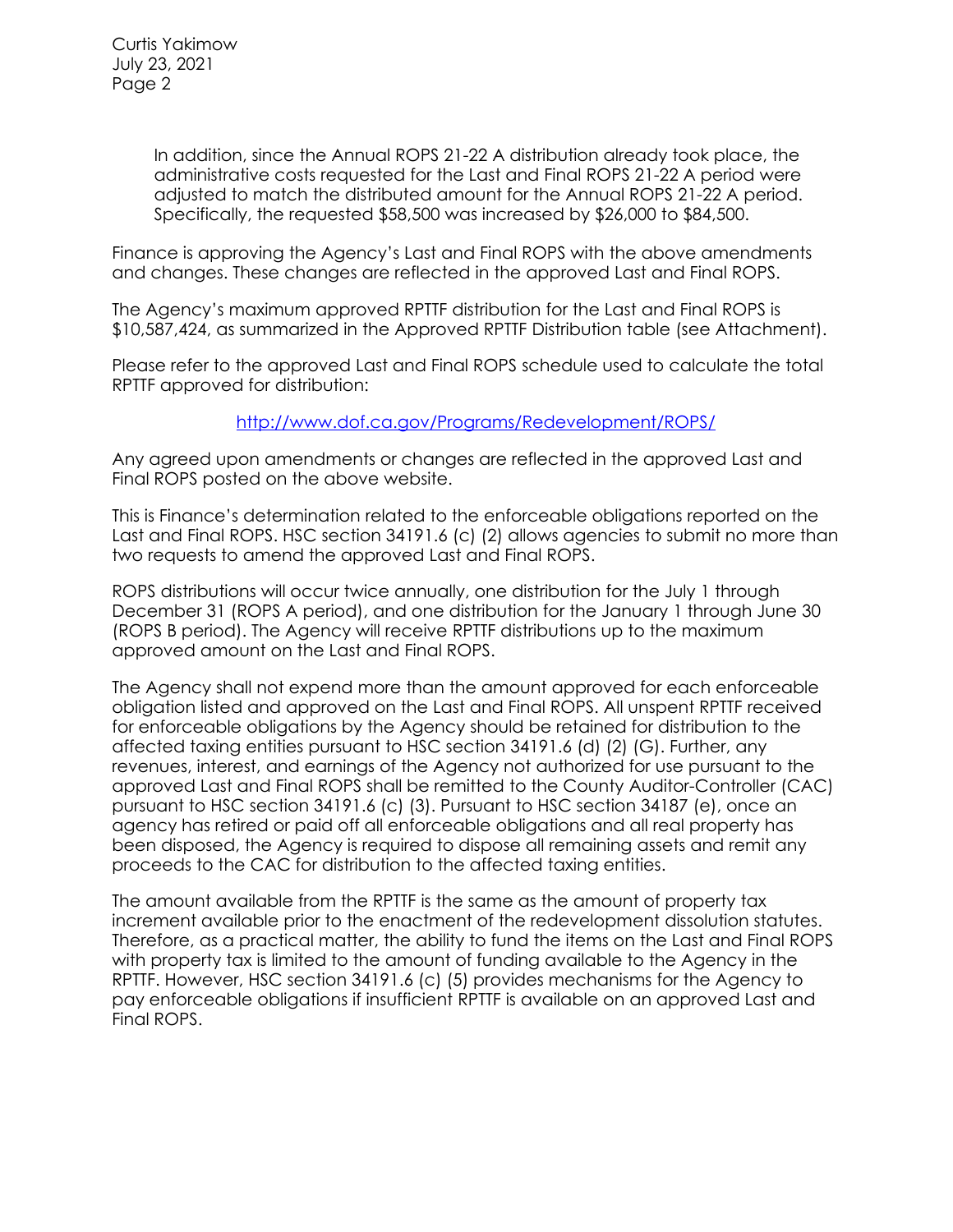Curtis Yakimow July 23, 2021 Page 3

HSC section 34187 (b) defines the process of final dissolution of the Agency. When all enforceable obligations have been retired or paid off, all real property has been disposed, and all outstanding litigation has been resolved, the Agency shall, within 30 days of meeting these conditions, submit to the Oversight Board (OB) a request to formally dissolve. The OB shall approve the request within 30 days and submit the request for Finance's review.

The Annual ROPS 21-22 approval will remain effective through December 31, 2021 and the approved Last and Final ROPS will become effective January 1, 2022.

Please direct inquiries to Joshua Mortimer, Supervisor, or Michael Barr, Staff, at (916) 322-2985.

sincerely, R. Malormal

**AV JENNIFER WHITAKER** Program Budget Manager

cc: Linda Santillano, Chief Deputy, Property Tax, San Bernardino County